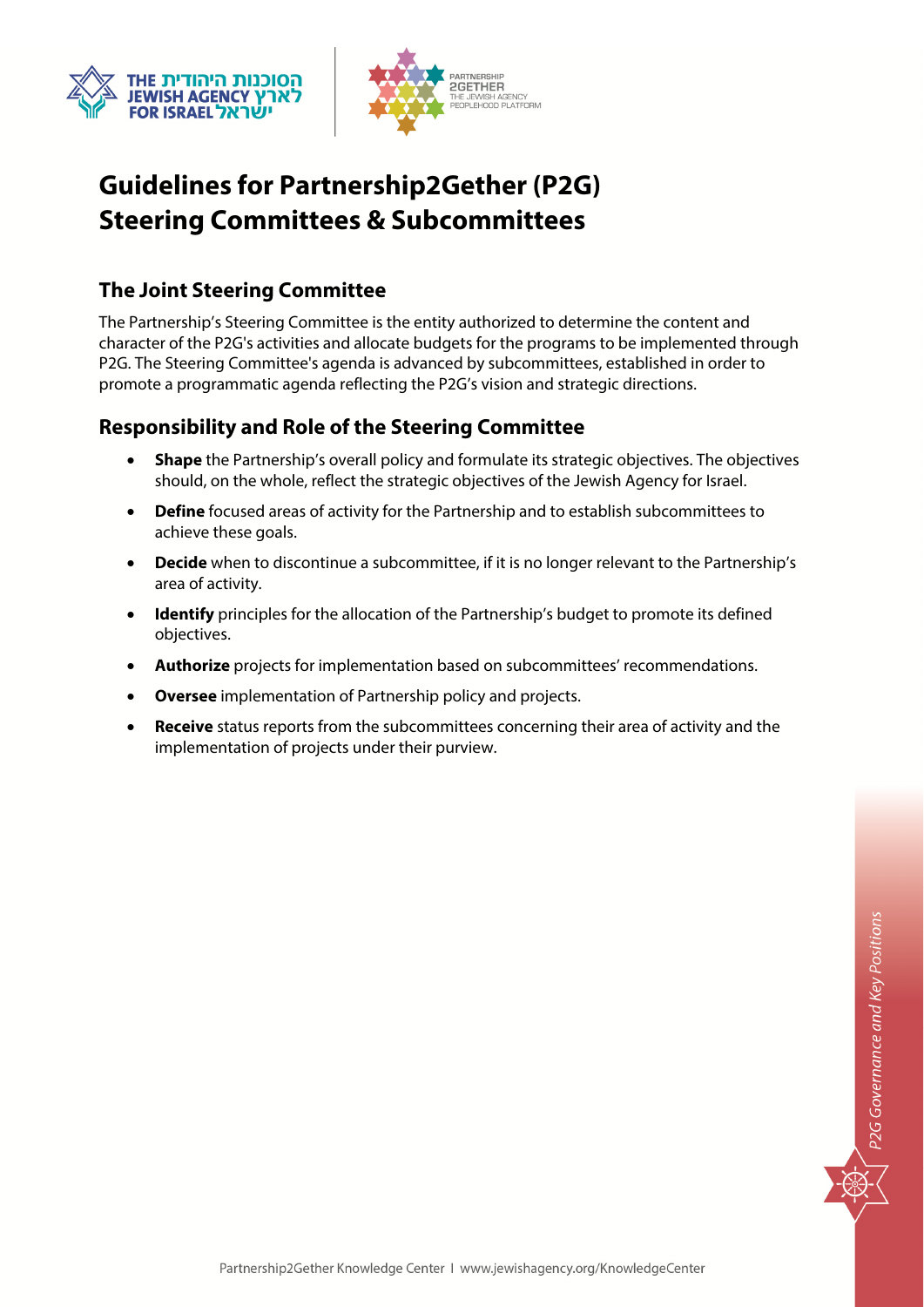



### **Principles Underlying the Work of the Steering Committee**

The Steering Committee should operate in accordance with the following principles:

- **Identification**: Steering committee members should act out of a commitment and dedication to the principles of Partnership2Gether.
- **Consensus Decision Making**: The Steering Committee will strive to adopt decisions by consensus of all members.
- **Regional-Global Perspective**: The Steering Committee will strive to define policies that address the needs of all of the partners represented in the Partnership, and will not focus on the needs of only one particular partner.
- **Reciprocity**: The Steering Committee will strive to foster reciprocal and mutual relations between the communities in Israel and the Diaspora.
- **Maximum Impact**: The Steering Committee will strive to focus on a limited number of high-impact programs, as opposed to implementing a larger number of "small" programs (in accordance with the P2G budget).
- **Significance and Relevance**: The Steering Committee will assess the Partnership's activities on an ongoing basis, including:
	- the degree to which the activities advance the Partnership's objectives;
	- the degree to which the Partnership's objectives reflect needs in the field;
	- satisfaction of all of the partners with the Partnership's operation and the performance of the Steering Committee and subcommittees;
	- expectations among members of the Steering Committee and subcommittees;
	- and, assessment of the programs and their implementation in the field.
- **Expanding Circles of Engagement**: Members of the Steering Committee will strive to expand the circle of participants in the Partnership's activities, in Israel and abroad.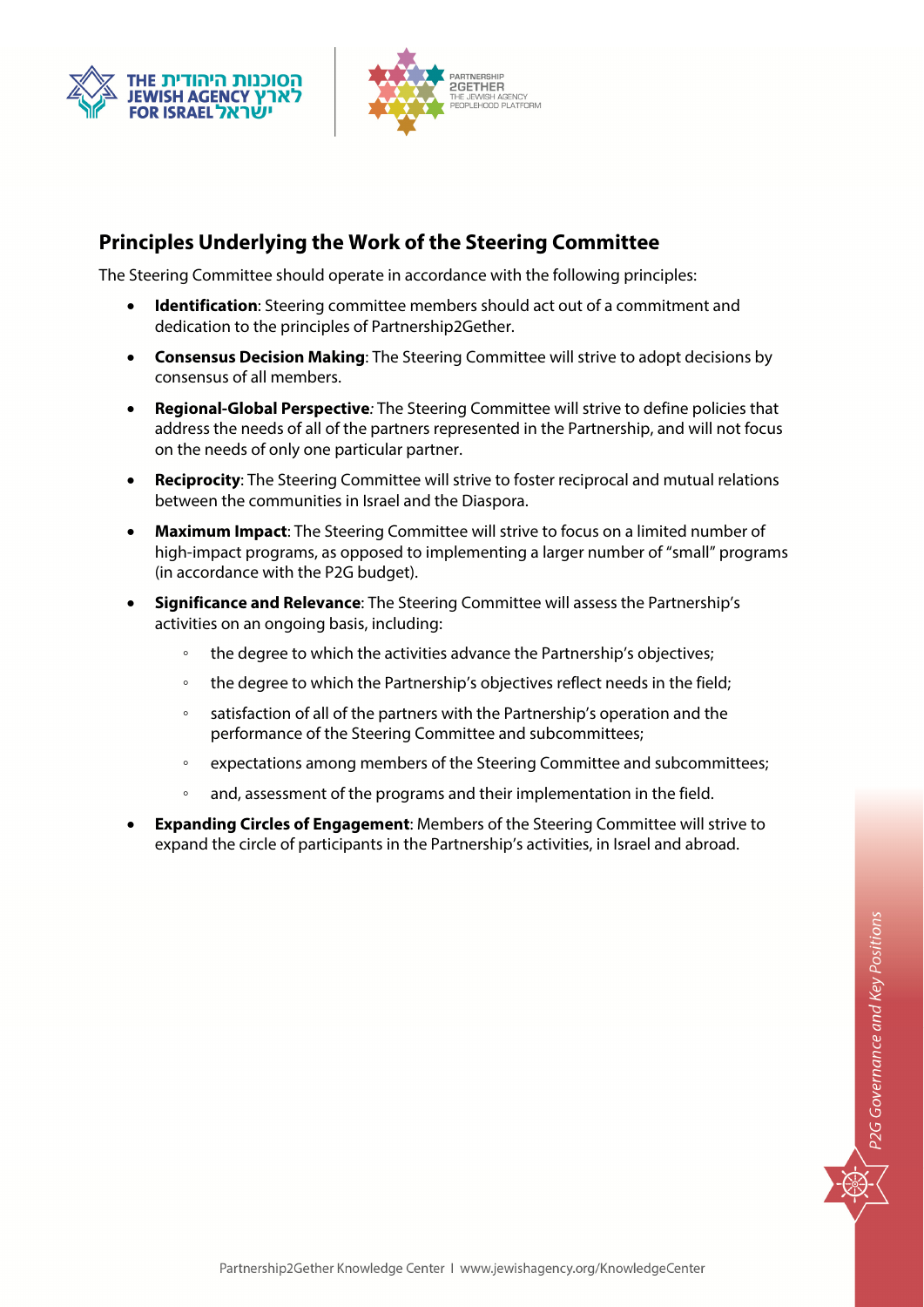



## **Composition of the Steering Committee**

Every Partnership will have one 'Joint' Steering Committee comprised of representatives of both the Israel communities and the overseas communities. Throughout the year, the Steering Committee will convene in different configurations: the full joint Steering Committee; the Israeli members of the Steering Committee; and the overseas members of the Steering Committee.

The Joint Steering Committee will strive to have equal representation of members from the overseas communities and the Israeli communities (under no circumstances should one side enjoy representation of less than 40%). The number of members of the Steering Committee shall not exceed 25 participants (including Chairpersons).

The following are recommended options regarding the make-up of Steering Committee membership.

 **Option A: Steering Committee comprised only of volunteers/lay leaders.** The Steering Committee will strive to have equal representation of volunteers from the overseas communities and the Israeli communities (no less than 40% for any one side).

In regard to the subcommittees, the following are two options:

- All Subcommittee members will be volunteers.
- The Subcommittee may also include professionals from the municipality and overseas community.
- **Option B: Steering Committee comprised of volunteers/lay leaders and professionals.** The Steering Committee will strive to have equal representation of volunteers from the overseas communities and the Israeli communities (no less than 40% for any one side).
	- At least 80% of the committee's members will be volunteer representatives from the partner communities abroad and the partner communities in Israel.
	- Each municipality and overseas community may be represented on the Partnership Steering Committee by one or two professional representatives who are relevant to the Partnership's activities (totaling not more than 20 percent as indicated above).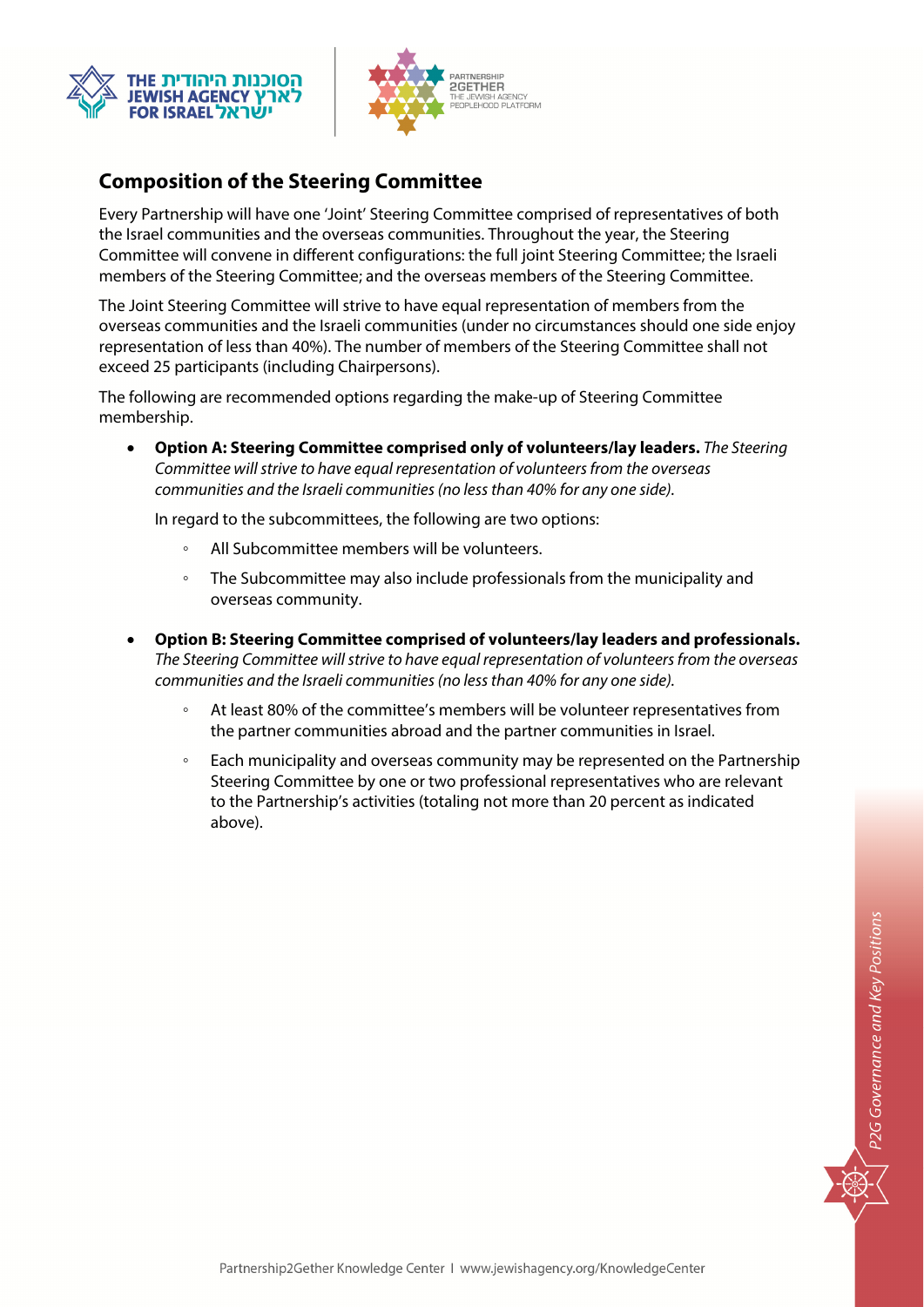



# **Appointing Steering Committee Chairpersons and Members**

**The Steering Committee will be headed by two chairpersons**, one from the Partnership community(s) abroad and the other from the Partnership community(s) in Israel. Likewise, members of the Steering Committee will represent the partner communities abroad and the local community in Israel.

### **Steering Committee Chairperson from Israel**

- As a rule, there will be one Israeli chair, who will be a volunteer. Heads of Local Authorities, members of municipal council, and any elected official holding a municipal portfolio, and members of their respective immediate families will not Chair the Steering Committee.
- The Jewish Agency for Israel will appoint the Israel Chair in consultation with Heads of Local Authorities in Israel and representatives of the Overseas Communities.
- The appointment will be made a minimum of six months before assumption of the position to allow adequate time for training and familiarization with the Partnership.
- The Chairperson of the Steering Committee will serve a two year term, with an option for a second two year term. The second term is contingent upon approval of the Director of the Partnerships Unit.
- Steering Committee Chairpersons will receive an official letter of appointment (stating the term of the appointment), signed by the Director of the Partnerships Unit. Likewise, an official letter of gratitude will be sent out upon completion of term of office.

### **Steering Committee Chairperson from the Partnership Community Abroad**

- The Steering Committee Chairperson from the Partnership community abroad shall be appointed by the overseas community.
- In Partnerships with more than one overseas community, the overseas communities will choose one Chairperson representing the overseas communities.
- It is recommended that the Chairperson be appointed a minimum of six months before assuming chairmanship, in order to train and expose him/her to the Partnership's activities.
- It is recommended that the Chairperson of the Steering Committee serve a two vear term, with an option for a second two year term.
- The Chairperson will receive a letter of congratulations from the Director of the Partnerships Unit. Likewise, an official letter of gratitude will be sent out upon completion of term of office.

### **Appointing Steering Committee Members from the Local Community in Israel**

- The Israeli Steering Committee Chair and Partnership Director will formulate a proposal regarding the composition of the Steering Committee, in consultation with the local authority heads.
- Subcommittee Chairs will be appointed in conjunction with their appointment to the Steering Committee.
- The Partnership Director will submit a final proposed list of Steering Committee candidates to the Partnerships District Director.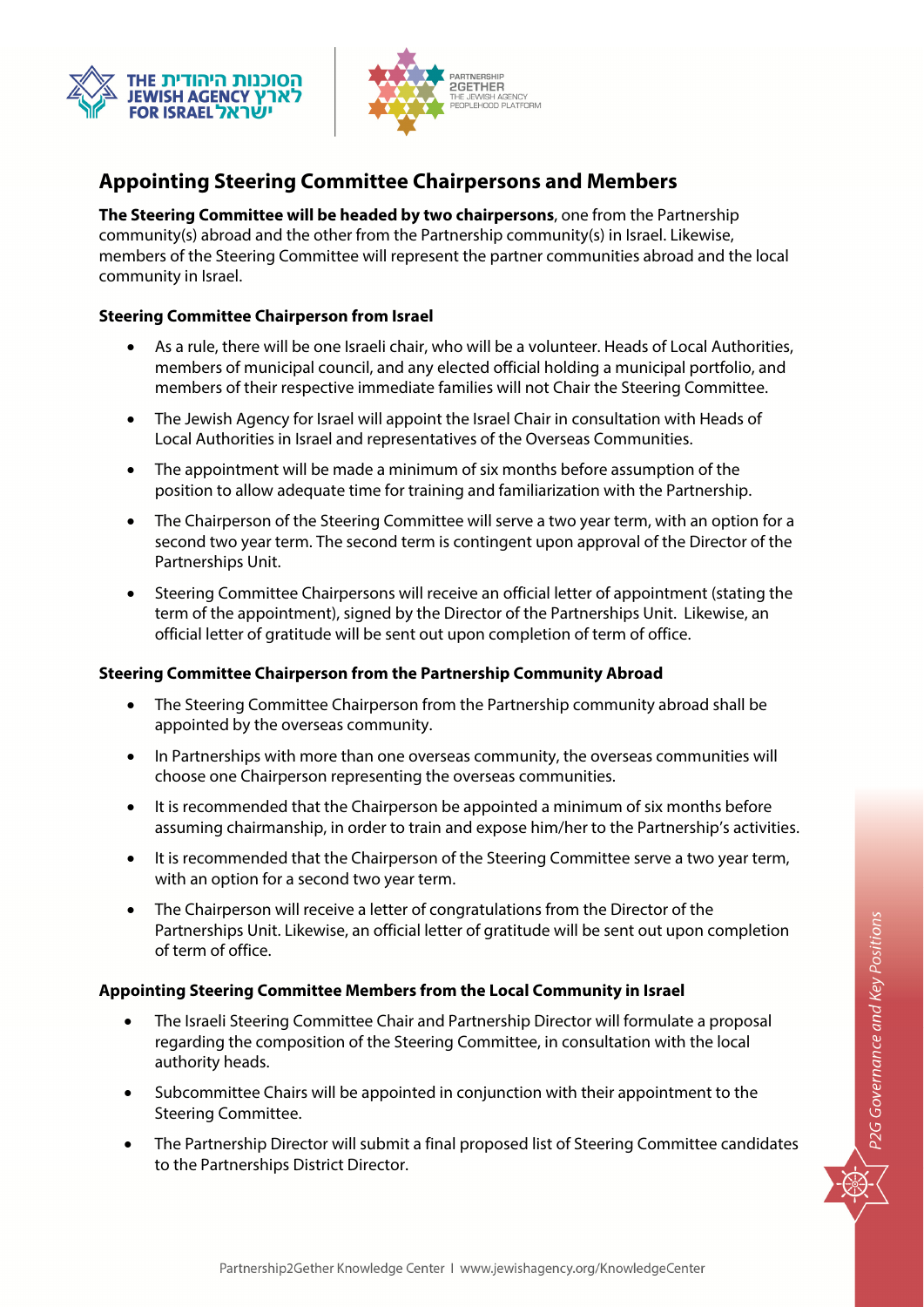



- Members of the Steering Committee will serve for a term of three years, with an option for a second three-year term.
- It is recommended that a rotation system be implemented, such that one-third of the members are changed each year.

#### **Appointing Steering Committee Members in the Overseas Communities**

- Members from the partner communities abroad will be selected within accepted due process in the community.
- Any subcommittee chairperson will be appointed as a member of the Steering Committee upon entering office.
- It is recommended that the term for each Steering Committee member be three years, with the option of an additional three year term, contingent upon the consent of the chairperson of the overseas Steering Committee.
- It is recommended that a rotation system be implemented, so that approximately onethird of the members are changed each year.

### **Termination of Steering Committee Membership**

Membership of a Steering Committee representative may be terminated with the consent of the Steering Committee Chairs.

### **Profile of the Committee Chairperson**

The Israeli chairperson of the Steering Committee will be a volunteer/lay leader and resident of the local Partnership region. The office of chairman of the Steering Committee cannot be fulfilled by the local authority head or any of his close family members, by a council member or any elected official holding a municipal portfolio.

The person appointed to serve as Steering Committee Chairperson should be an outstanding individual from the local community, involved in voluntary activity in the public sphere, committed to strengthening the connection between Israel and the Diaspora, and committed to the Partnership's values and its methods of activity.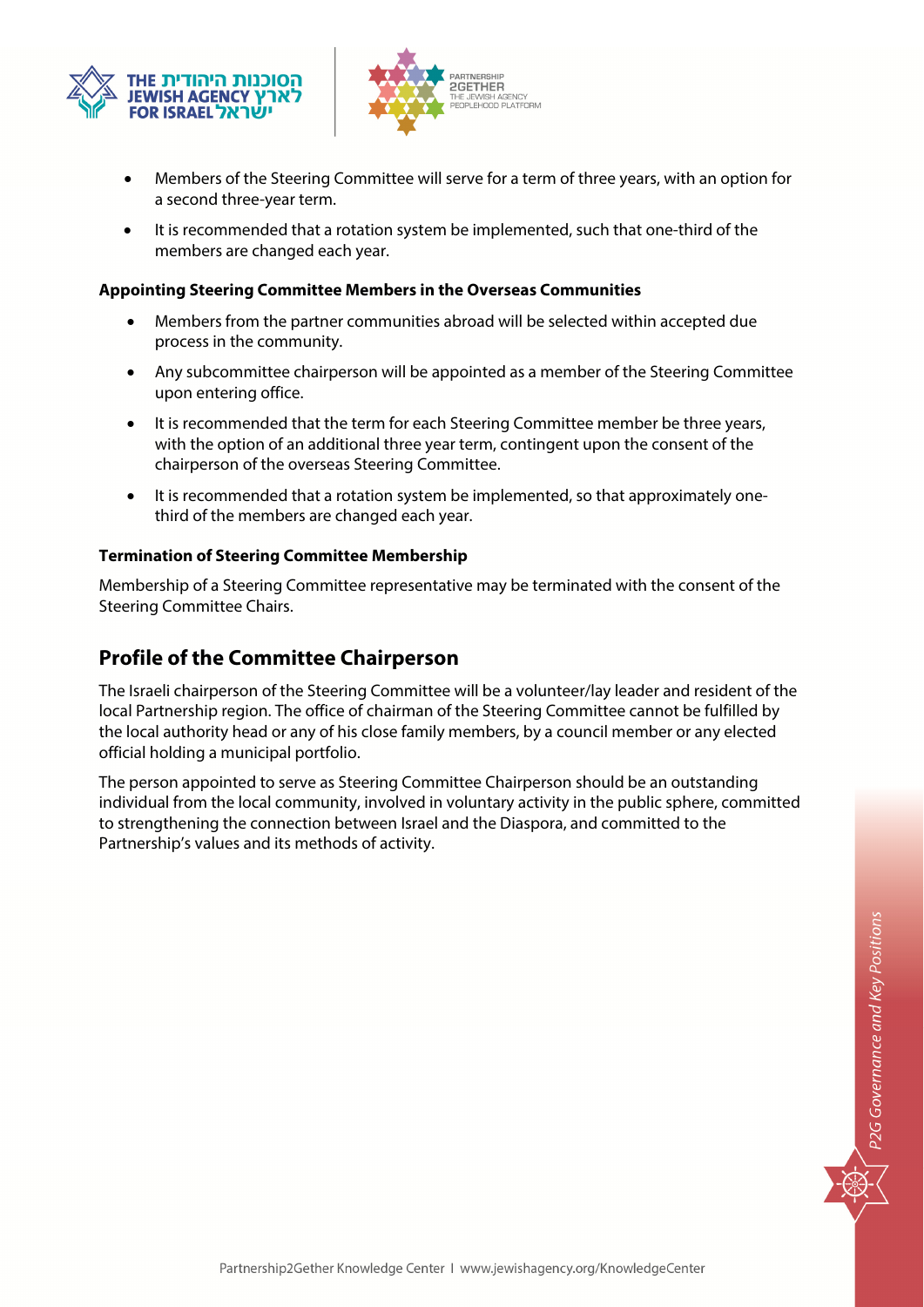



### **Work Procedures of the Steering Committee**

- The P2G Director is responsible for convening the Steering Committee, in coordination with the communities overseas and in Israel:
	- The Joint Steering Committee will convene at least once a year.
	- The Steering Committee may, if it decides, convene overseas once every few years.
- The Israel and Overseas members of the Steering Committee will hold separate meetings in preparation for the Joint Steering Committee meeting.
- The Chairpersons of the Steering Committee will conduct, either together or separately, monthly work meetings with the Partnership Director in order to receive ongoing reports on implementation of the Partnership's objectives and to discuss policy issues.
- If the overseas community has a representative in Israel, that person will be invited to committee meetings.
- The Steering Committee's Chairpersons and the Partnership Director will periodically update the Heads of Local Authorities as to development in the Partnership.

#### **The Steering Committee Meeting**

- The meeting will be lead by one of the Chairpersons.
- The Partnership Director will prepare an agenda in coordination with the Chairpersons, and will brief them in advance as to the topics to be discussed.
- The Chairpersons will make every effort to reach consensus decisions. In cases where this is not possible decisions will be made by a simple majority.
- The Partnership Director or staff member, will record the minutes of the meeting:
	- Steering Committee decisions will be recorded in the opening section of the minutes.
	- The minutes will be translated into the language of the partner community.
	- The minutes will be approved by the Steering Committee chairpersons prior to distribution, within 40 days of the meeting, and at least 30 days prior to the beginning of the budget year.
	- The Partnership Director will distribute the minutes within 40 days of the meeting to all Steering Committee members, to the Partnerships Unit, to the Jewish Agency Finance Unit, to the Jewish Agency Partnerships Regional Director, to the community representatives in Israel and to other relevant individuals.

#### **Subcommittees**

Subcommittees shall advance the goals and areas of activity reflected in the Partnership's vision and strategic directions.

Subcommittees may consider including municipal professionals where relevant.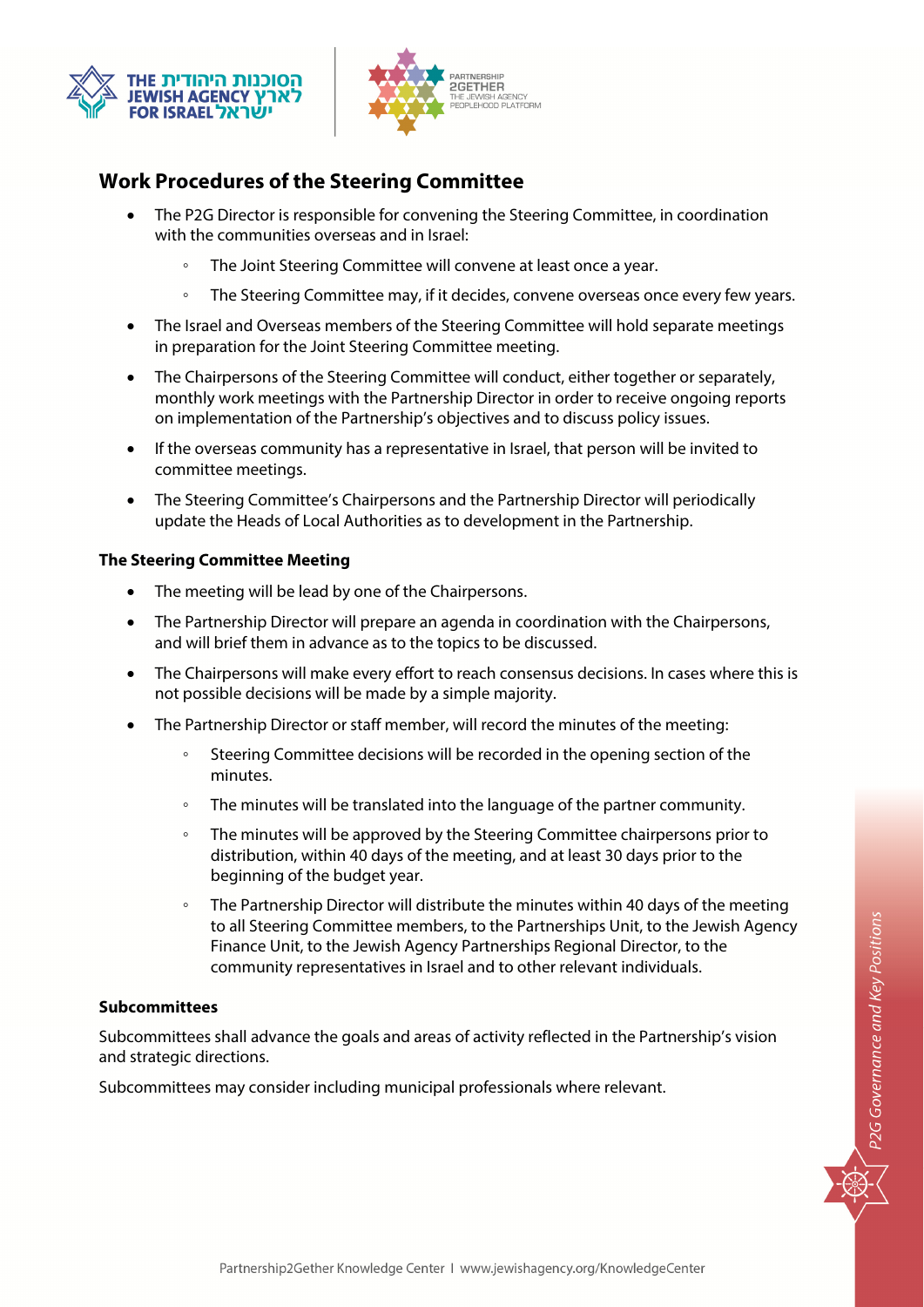



### **Responsibility and Role of the Subcommittee**

- Carry out the Steering Committee's policies in its defined sphere of responsibility (i.e., the education subcommittee on educational matters, etc.).
- Assess and evaluate projects and programs within its sphere of responsibility and to recommend their approval or rejection to the Steering Committee.
- Report to the Steering Committee on the implementation of projects in its area of responsibility.
- Call upon implementing agencies/NGO's and other relevant bodies to present activities and/or programs to the subcommittee in order to increase opportunities in the region, promote cooperation and advance new ideas.
- Invite experts and professionals from the local authorities, or from any other agency, to express their professional opinion regarding any matter that relates to the subcommittee's area of responsibility.

### **Composition of the Subcommittees and Appointment of Members**

It is recommended that each subcommittee will have one chairperson from the overseas community and one chairperson from the local community in Israel. Likewise, subcommittee members should be from the overseas and the Israeli communities.

### **Subcommittee Chairperson from the Local Community in Israel**

- The subcommittee Chairperson is a volunteer representative and shall be appointed, upon his selection, to serve on the Partnership's Steering Committee. Heads of Local Authorities and members of their immediate family shall not Chair the subcommittee.
- The subcommittee Chairperson shall be selected by the Israel chairperson of the Steering Committee together with the Partnership Director.
- The subcommittee Chairperson shall serve a two year term, with an option to serve an additional two year term, with the approval of the Israeli Steering Committee Chairperson and Partnership Director.

### **Subcommittee Chairperson from the Overseas Community**

- The subcommittee Chairperson from the overseas community will be appointed by the Partnership community within accepted due process of that community.
- It is recommended that the subcommittee Chairperson serve a two year term, with an option to serve an additional two year term.

### **Subcommittee Members**

- The Partnership's subcommittees may consist of public representatives (volunteers) and relevant professional appointments.
- Israeli members of the subcommittee will serve a three year term, with an option for a second three year term, contingent upon the agreement of the subcommittee Chairperson. This term of office is also recommended for members of the subcommittee in the overseas community.
- The membership of a subcommittee representative may be terminated with the consent of the Steering Committee Chairpersons.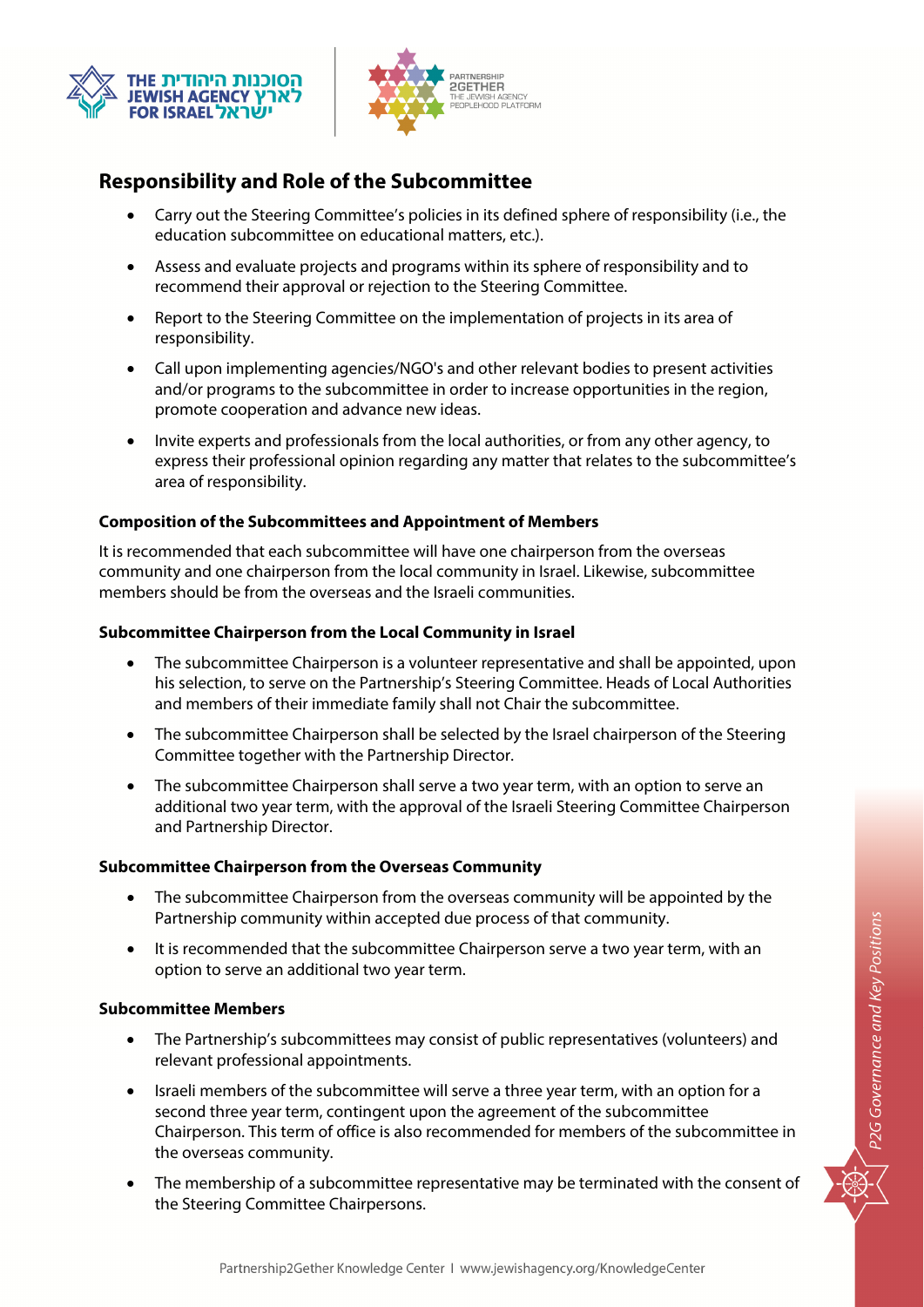



#### **Work procedures of the Subcommittee**

- The subcommittees will meet regularly throughout the year (a minimum of three times).
- In cases where there are parallel subcommittees in Israel and the overseas community, the Partnership Director will coordinate the work of the subcommittees in Israel and abroad.
- A subcommittee member should participate in meetings regularly, in order to play an informed role in the decision-making process. If a member misses more than 30 percent of annual meetings, his/her membership should be reviewed.

#### **Conducting Subcommittee Meetings**

The P2G Director will prepare an agenda for the subcommittee meeting in cooperation with the subcommittee Chairperson, and will brief him in advance of the topics to be discussed.

The P2G Director, or someone on his behalf, will record the minutes of the meeting:

- Subcommittee decisions will be recorded in the opening section of the minutes.
- The minutes will be translated into the language of the partner community.
- The minutes will be approved by the Steering Committee Chairpersons before being distributed.
- No later than 14 days prior to the next Steering Committee meeting, the minutes will be distributed to all Steering Committee members, the Jewish Agency District Partnership Director, community representatives in Israel and other relevant individuals.